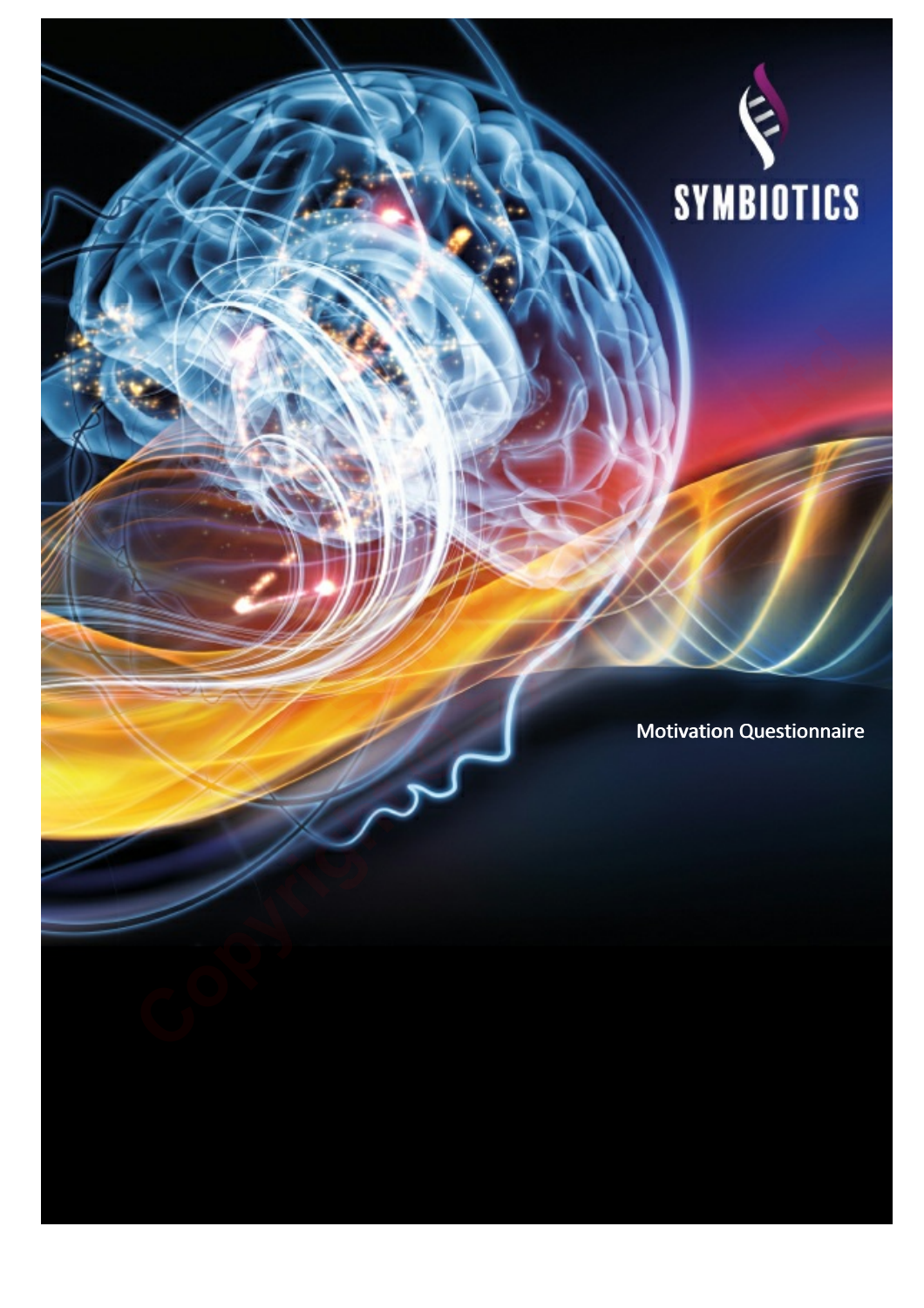

# About this test:

This report provides feedback about the Motivation Drivers Questionnaire you recently completed. The questionnaire presents your results as 10 motivation drivers that can improve your performance in the working environment.

## The 10 motivation drivers are:

| Level of Activity         | This motivation driver refers to the amount of energy you invest in work-related tasks and<br>your ability to adapt and remain productive in pressured environments.                                                                                                                                                                                                      |
|---------------------------|---------------------------------------------------------------------------------------------------------------------------------------------------------------------------------------------------------------------------------------------------------------------------------------------------------------------------------------------------------------------------|
| Competitiveness           | This motivation driver refers to your drive to perform well in the workplace.                                                                                                                                                                                                                                                                                             |
| <b>Affiliation</b>        | This motivation driver refers to your preference and ability to work in a team environment.                                                                                                                                                                                                                                                                               |
| Power                     | This motivation driver refers to the level of influence and authority you exert in the<br>workplace.                                                                                                                                                                                                                                                                      |
| <b>Locus of Control</b>   | This motivation driver refers to your ability to gain control of situations and impact task<br>development and progression in the workplace.                                                                                                                                                                                                                              |
| <b>Status</b>             | This motivation driver refers to your ambition and drive to achieve and progress within your<br>workplace.                                                                                                                                                                                                                                                                |
| <b>Material Reward</b>    | This motivation driver refers to the level material rewards can drive your focus and<br>performance in the workplace.                                                                                                                                                                                                                                                     |
| Autonomy                  | This motivation driver refers to your preference and reaction to different management styles.                                                                                                                                                                                                                                                                             |
| <b>Intrinsic Interest</b> | This motivation driver refers to your preference for structure and routine over ambiguity.                                                                                                                                                                                                                                                                                |
| Involvement               | This motivation driver refers to the level of focus and dedication you apply to your role.                                                                                                                                                                                                                                                                                |
|                           |                                                                                                                                                                                                                                                                                                                                                                           |
|                           | Your result for each section will be expressed as a sten score, presented on a 1-10 scale. This score is pretty stable, however,<br>the two shaded stens either side of your score indicate the range your score may fluctuate over time.                                                                                                                                 |
|                           | Your results are based upon statistics and therefore the higher your sten score the more likely you are to understand the<br>motivation drivers and be driven by them in the workplace. However, as our reactions and behaviours are under our<br>conscious control, you may not always display these behaviours as we can modify our actions dependent on the situation. |
|                           |                                                                                                                                                                                                                                                                                                                                                                           |

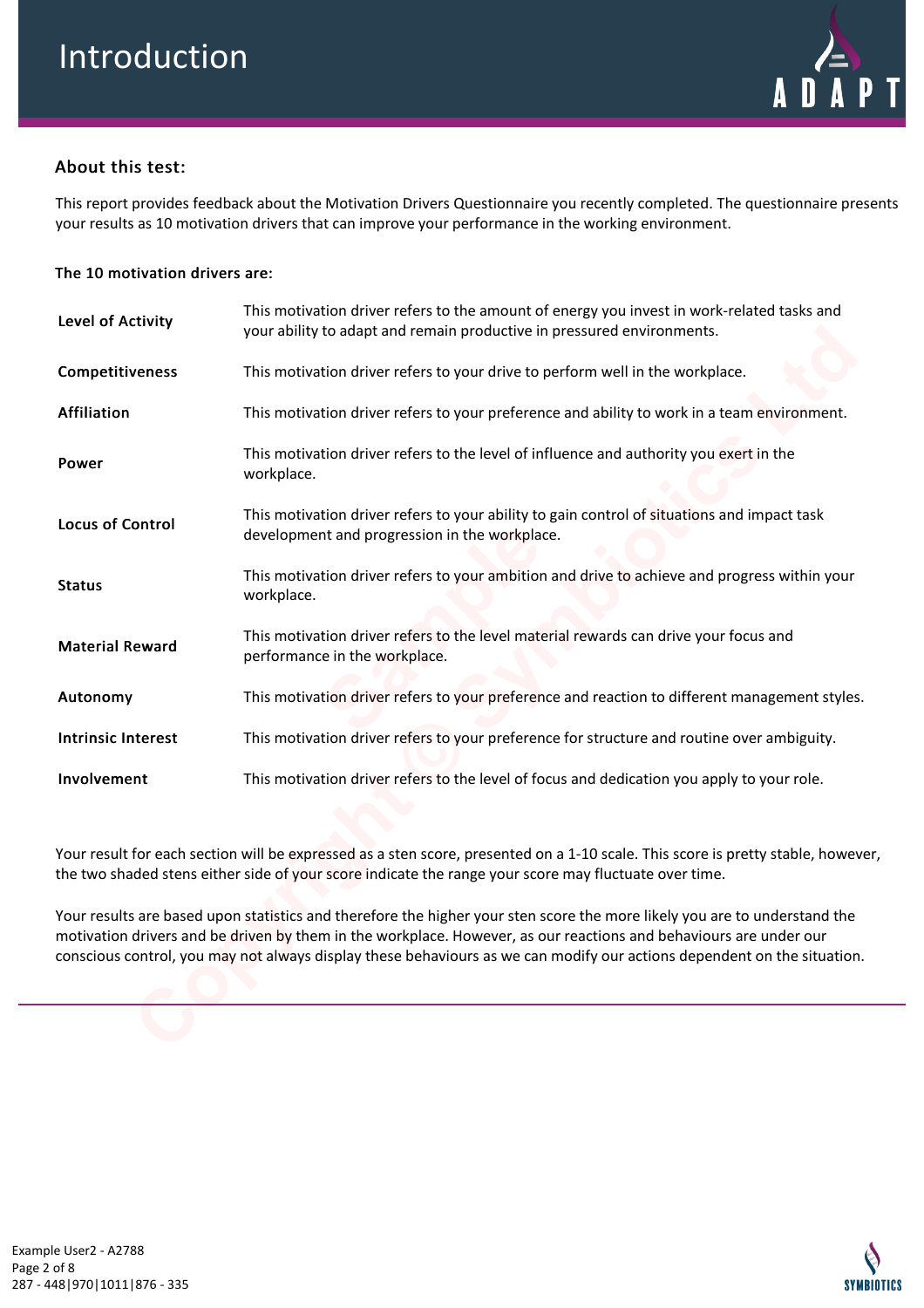

# Comparison group:

To gain a full understanding of your performance on the test, your test score has been compared to that of a large group of individuals who have taken these tests in the past. This is known as a comparison group.

## Interpreting stens:

Sten 1: stronger preference than about 1% of the comparison group Sten 2: stronger preference than about 5% of the comparison group Sten 3: stronger preference than about 10% of the comparison group Sten 4: stronger preference than about 25% of the comparison group Sten 5: stronger preference than about 40% of the comparison group Sten 6: stronger preference than about 60% of the comparison group Sten 7: stronger preference than about 75% of the comparison group Sten 8: stronger preference than about 90% of the comparison group Sten 9: stronger preference than about 95% of the comparison group Sten 10: stronger preference than about 99% of the comparison group 95% of the comparison group<br>
t 99% of the comparison group<br>
in word "movere" which means to m<br>
ur desire to continue the activity.<br>
ined that identifying with the exercise **Compare preference than about 5% of the comparison group<br>
onger preference than about 10% of the comparison group<br>
onger preference than about 42% of the comparison group<br>
onger preference than about 50% of the comparison** 

## Motivation Report

The word motivation stems from the Latin word "movere" which means to move. Your motivation level is what moves you to participate in an activity and it affects your desire to continue the activity.

Recently, exercise psychologists determined that identifying with the exercise is the primary motivator in beginning and continuing an exercise program. For example, a person who enjoys strength training makes it part of his/her life, trains regularly and feels good about what he/she is doing - he/she IDENTIFIES himself/herself as a weight trainer, a body builder or a strength trainer.

A secondary motivation is the GOAL. Losing weight, gaining endurance, gaining strength or winning a contest or award are all legitimate and common goals. A goal-oriented motivation is not considered as solid as an identification motivation, because once the short term goal is reached, people often become disinterested in their fitness programmes. Other smaller factors help too and can influence your motivation level. Such factors as time of day, freedom from other worries, ability to focus and general enjoyment are important. It is key to stay within your energy reserves, to focus inside yourself and to understand what is happening and why you are doing what you're doing. Evaluate and re-evaluate goals, keeping them realistic, but challenging.

A final thought - exercise psychologists claim that if you can stick with your programme for six continuous months, you have hurdled the biggest wall and are very likely to continue your programme long-term.

These factors are also true of activities other than exercise – your work, hobbies, life in general. This questionnaire helps you to understand what your key motivational drivers are, in the context of your work, so that you can maximise opportunities presented to you.

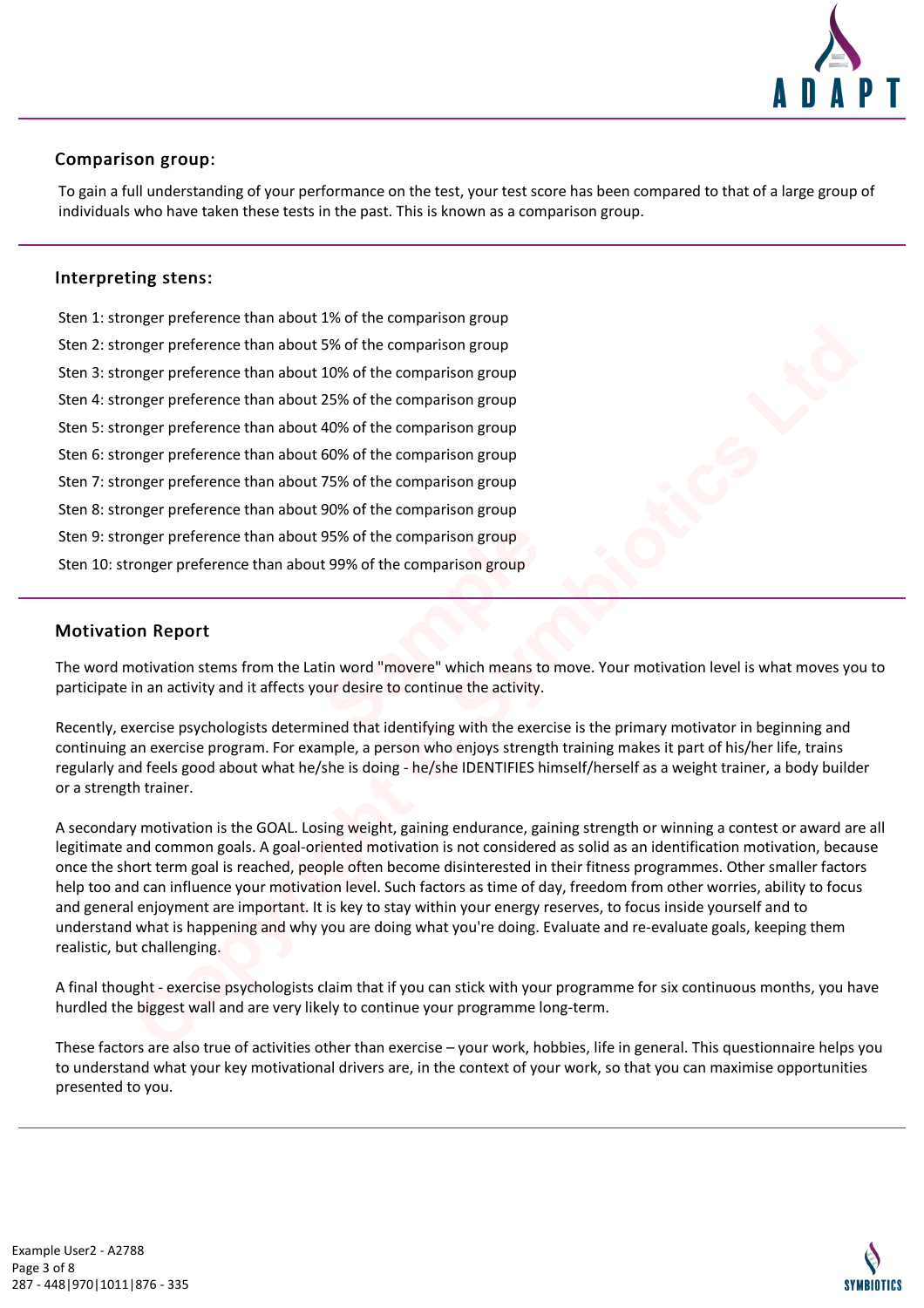# Motivation Drivers Results:



| <b>Driver</b>              | <b>High Scorers</b><br>1<br>10<br>2<br>8<br>9                                                                                                                                                                    |
|----------------------------|------------------------------------------------------------------------------------------------------------------------------------------------------------------------------------------------------------------|
| Level of Activity:         | Readily invests energy, always on the move,<br>pushes to get things done, moves and reacts<br>quickly, thrives on time pressure, often<br>working when others have given up.                                     |
| <b>Competitiveness:</b>    | Likes to do better than others, refers to how<br>well or badly others are doing. Comparison<br>with others causes action to be taken. Enjoys<br>challenges and achieving targets.                                |
| <b>Affiliation:</b>        | Positively attracted to working in a team and<br>helping others. Enjoys team success and the<br>benefits of mutual support. Becomes<br>dysfunctional when confronted with conflict in<br>the team or work group. |
| Power:                     | Enjoys exercising authority and needs to feel<br>responsible. Becomes dysfunctional when<br>there is no opportunity to be influential.                                                                           |
| <b>Locus of Control:</b>   | Behaves in a way which indicates a sense of<br>control over events. Enjoys shaping events and<br>does not see why others should determine the<br>way things are.                                                 |
| Status:                    | Concerned with position relative to others and<br>with the visible signs of achievement. Needs to<br>be respected by others.                                                                                     |
| <b>Material Reward:</b>    | Links success to salary, is motivated by perks<br>and bonuses. Becomes dysfunctional when<br>remuneration is perceived to be inequitable or<br>low.                                                              |
| <b>Autonomy:</b>           | Prefers to work without restraint by others.<br>Enjoys setting own timescales, priorities and<br>approach. Reacts badly to close supervision.                                                                    |
| <b>Intrinsic Interest:</b> | Attracted towards new and varied work,<br>motivation is directly linked to personal<br>interest in the work. Can cope with ambiguity.<br>Demotivated by routine.                                                 |
| Involvement:               | Becomes highly involved with the work, puts<br>in extended hours, sacrifices home life to the<br>work at hand.                                                                                                   |

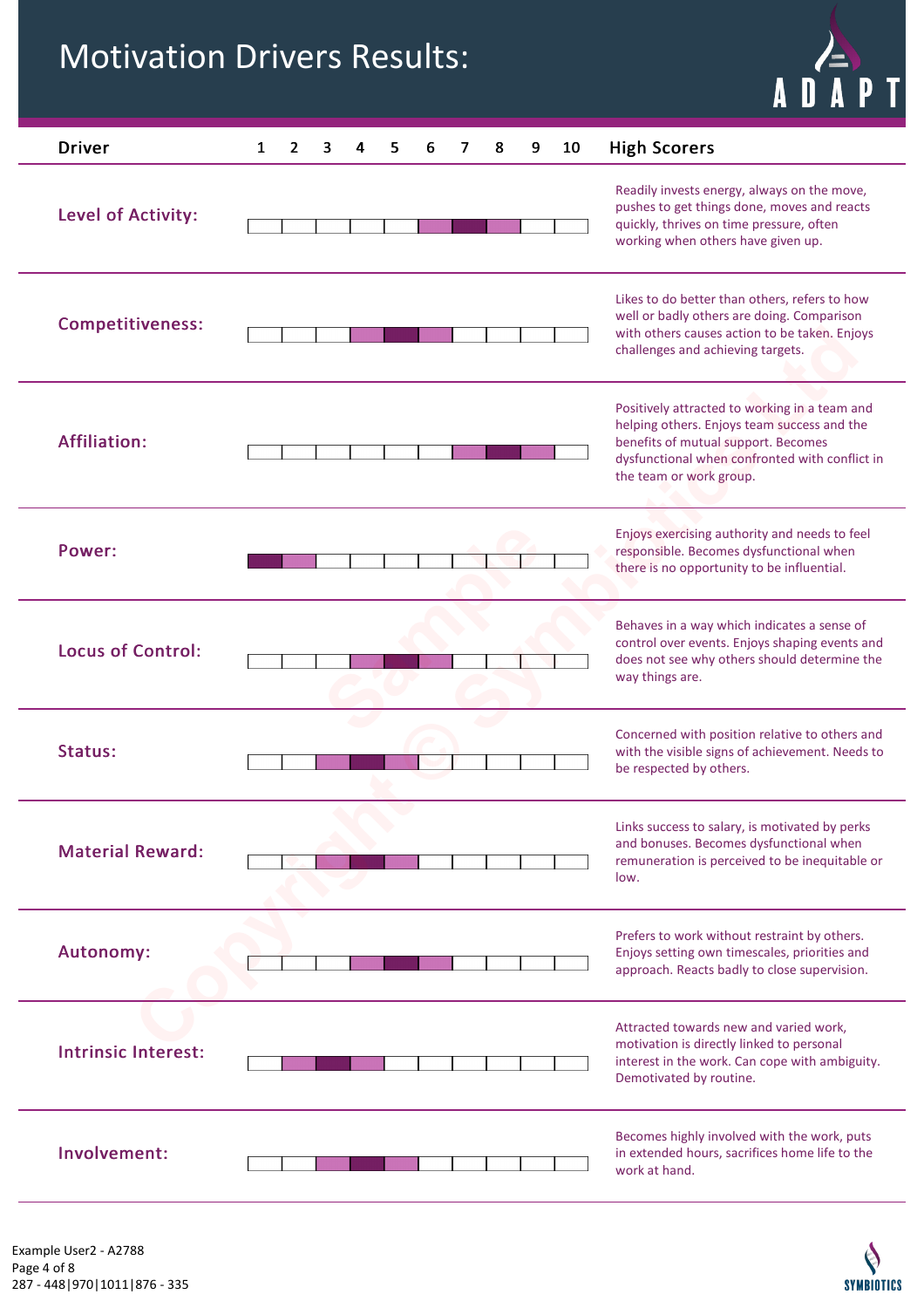

# Level of Activity

Your score indicates that you are more inclined than many people to readily invest your mental and physical energy and always be on the move. You are more likely to push to get things done and move and react quickly to situations. You feel you are more likely to thrive on time pressure and will probably be found working when others have given up.

### Competitiveness

You have reported that you are as likely as most people to enjoy doing better than others. You are likely to compare yourself to others and to respond to challenges. You are quite likely to enjoy achieving or beating targets, whether these are set by yourself or others. You come across as an individual who is as likely as most to enjoy a challenge and get involved as much for the opportunity to win as to play the game. parted thet you are as likely as most people to enjoy doing better than others. You are likely to compare your<br>to respond to challenges. You are quite likely to enjoy achieving or beating targets, whether these are set by<br>

## Affiliation

Your profile implies that you are somewhat more likely than most people to be positively attracted to working in a team. You enjoy helping others and team success. You feel you are more likely than most to enjoy the benefits of mutual support. You will probably become less effective when confronted with conflict in the team or work group and will take steps to restore a harmonious atmosphere, possibly at the expense of completing the task. hat more likely than most people to **K**<br>You feel you are more likely than most<br>infronted with conflict in the team or<br>expense of completing the task.<br>**SAMPLE SERVER SERVER SERVER SERVER SERVER SERVER SERVER SERVER SERVER S** 

#### Power

Your responses suggest that you are less likely than most people to want to control other people and may often ask others to take over. You feel you become uncomfortable when forced to make decisions. You do not particularly enjoy exercising authority and prefer to be silent rather than influential in a group.

# Locus of Control

You appear to be as likely as most people to behave in a way which indicates a sense of control over events. You feel you quite enjoy shaping events and are not likely to see why others should determine the way things are, or to leave things up to chance. You are quite likely to take charge of your own career progression.

#### Status

Your score indicates that you are less likely than many people to have time for the trappings of success. You feel you are not particularly concerned with your position relative to others. You may dislike deferential behaviours in others, whether this is aimed at you or someone else, feeling that people are equal.

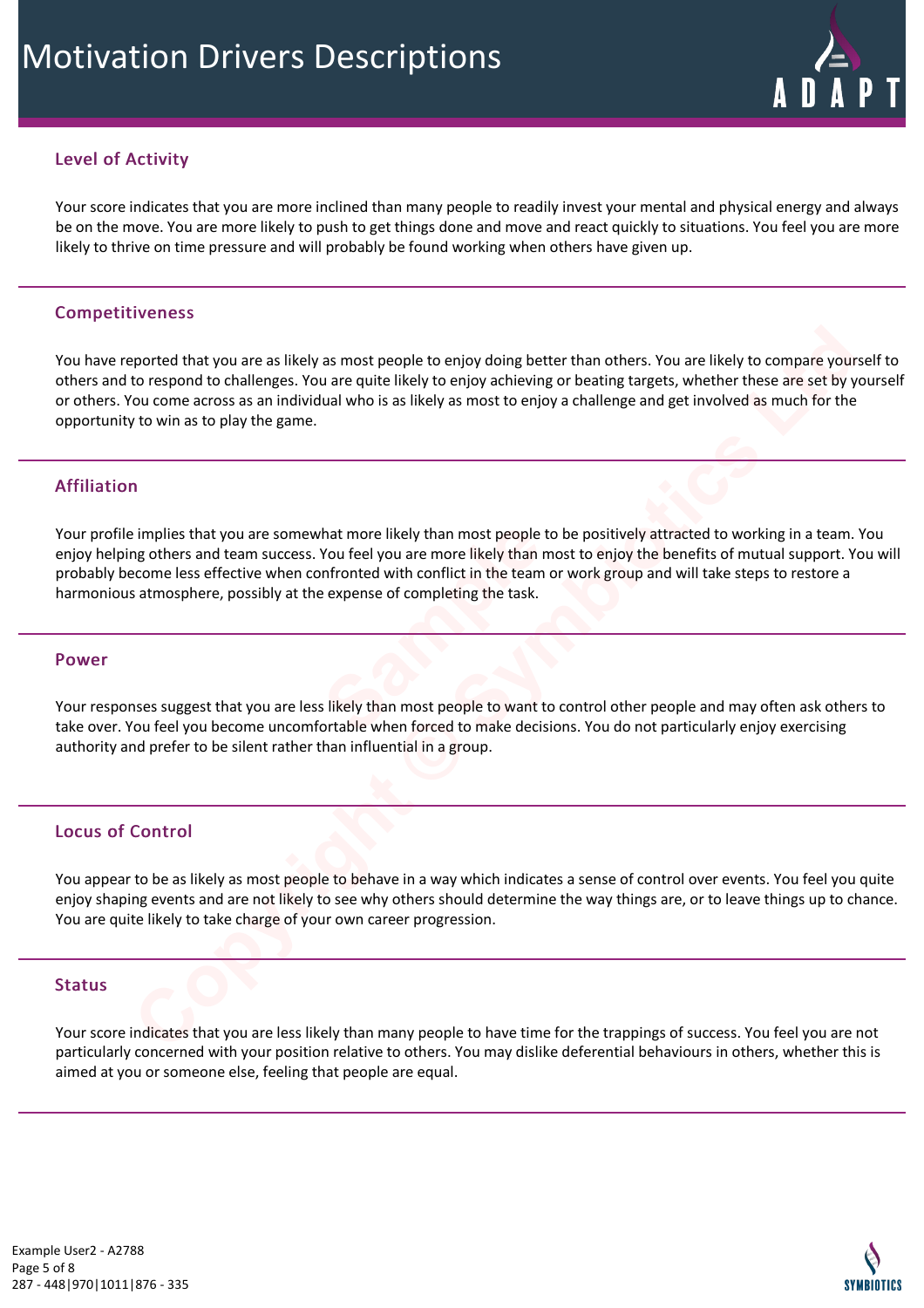

# Material Reward

Your results indicate you are somewhat less likely than most people to be concerned with salary and bonus arrangements. You feel that you do not become as motivated by the prospects of salary increases and perks as others. You are less likely than most people to link success at work to salary.

#### Autonomy

You are equally happy to have your work directed by others or to set your own timescales, priorities and approach. You are as likely as most people to involve others in your decision making, sometimes to validate your thoughts and sometimes to seek extra support. **Copyright Consecution** work directed by others or to set your own timescales, priorities and approach. You as the pople to involve others in your decision making, sometimes to validate your thoughts and sometimes to so th

## Intrinsic Interest

The profile shows that you are less concerned with the nature of the work that you are doing than many people, being equally prepared to take on a range of tasks. You work in a more structured and measured way than many others, and occasionally find a more flexible work style frustrating. You can cope with routine and repetitive activities.

#### Involvement

Your responses suggest that you are somewhat more likely than many people to separate work from your home life, only occasionally allowing work to encroach into your personal time. You probably consider carefully how much you are prepared to sacrifice in terms of personal commitment, and will usually put your family commitments before work priorities. **Sample 19 and the Structured and mean one of the Structure and repetitively**<br> **Sample 20 and 19 and 19 and 19 and 19 and 19 and 19 and 19 and 19 and 19 and 19 and 19 and 19 and 19 and 19 and 19 and 19 and 19 and 19 and 19** 

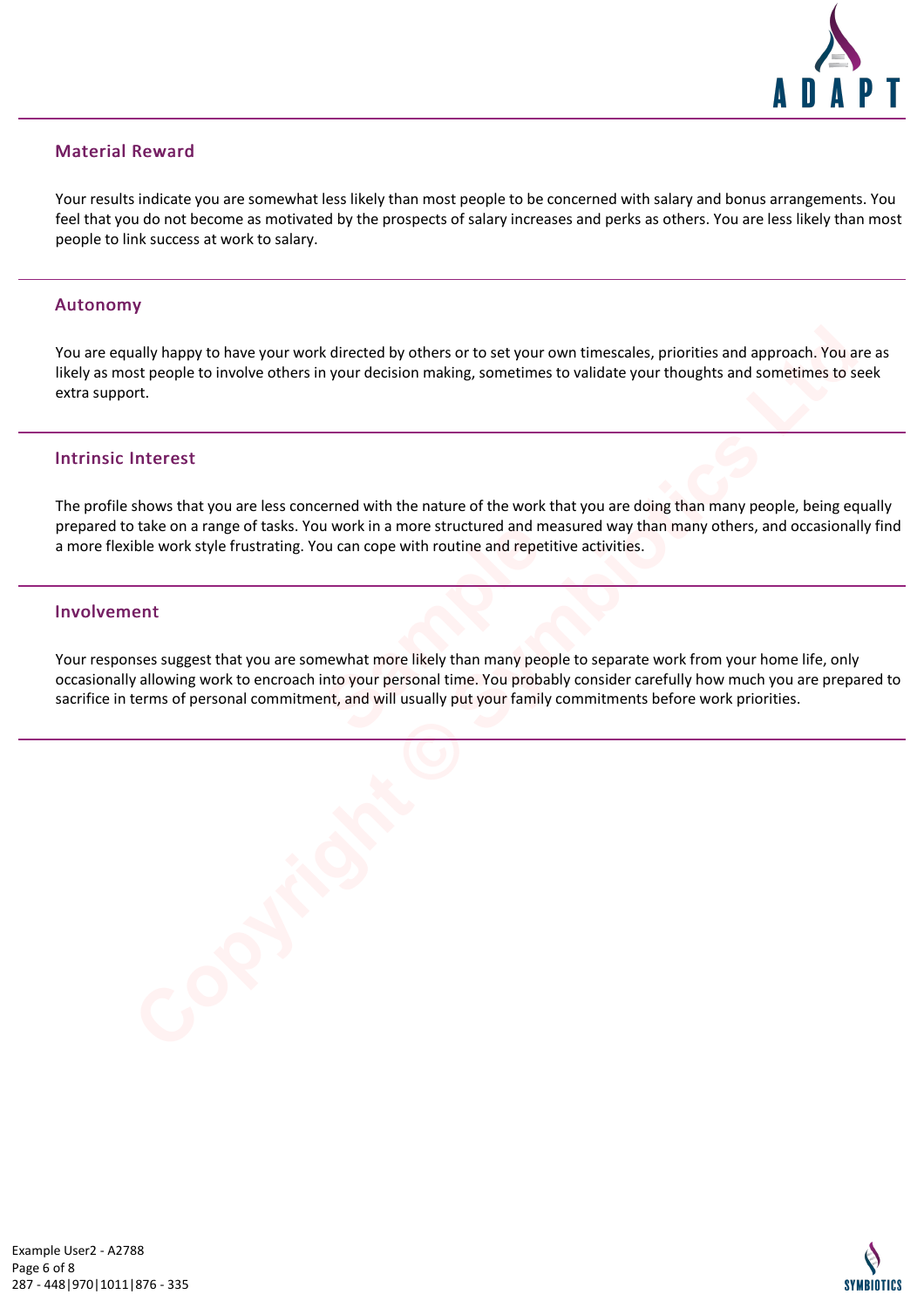

# Resources to help you to develop your skills:

There are a range of factors that can help understand and develop self-motivation. Ideas and example resources are listed below:

One suggestion to help remain focused, organised and driven is to review resources about 'Emotional Intelligence'. Books that have been recommended are:

- The EQ Edge by Steven Stein and Howard Book
- Emotional Intelligence by Daniel Goldman
- Emotional Intelligence at work by Hendrie Weisinger
- Emotionally Intelligent Living by Geetu Bharwaney

In Addition, information on Goal Setting can help develop self-motivation. One potential resource is the 'skillsyouneed' website and their Personal Development book; but also try an Internet search for 'setting personal goals' to gain access to a variety of resources and processes to help remain focused and driven towards a target. Intelligence by Daniel Goldman<br>
Intelligence at work by Hendrie Weisinger<br>
Ily Intelligence at work by Hendrie Weisinger<br>
Ily Intelligence this proposed Bharwaney<br>
Interligence Library and Astronal Development book; but al

Developing Resilience can help self-motivation as it can help perseverance to achieve a goal when faced with barriers. Try an Internet search for 'developing resilience' to access a variety of resources and models to help develop understanding of resilience **Sample**